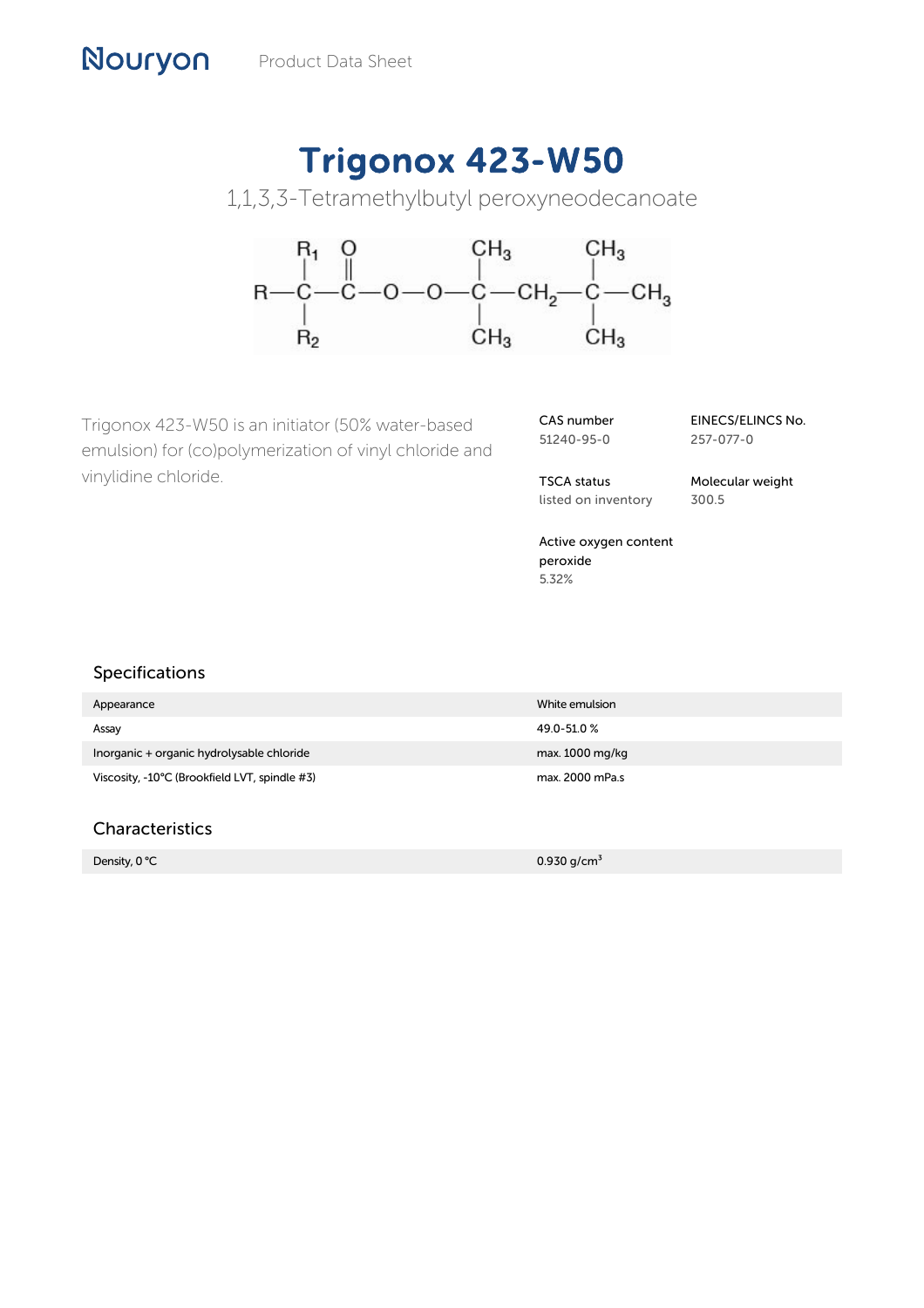## Applications

Polymerization of vinyl chloride: Trigonox 423-W50 is a highly active initiator for the suspension polymerization of vinylchloride in the temperature range between 40°C and 65°C. Trigonox 423-W50 is often combined with less reactive initiators, such as peroxydicarbonates (e.g. Perkadox 16) or diacylperoxides (e.g. Laurox) to increase reactor efficiency. Reasons to use a water-based peroxide emulsion instead of a solvent-based peroxide are the following: enhanced safety, easy to use (pumpable) in 'closed reactor technology', easy to dilute with water.

### Half-life data

The reactivity of an organic peroxide is usually given by its half-life (t1/2) at various temperatures. The half-life of Trigonox 423-W50 in chlorobenzene is:

| 0.1 <sub>hr</sub> | 76°C (169°F)             |
|-------------------|--------------------------|
| 1 <sub>hr</sub>   | 57°C (135°F)             |
| 10 <sub>hr</sub>  | 40°C (104°F)             |
| Formula 1         | $kd = A \cdot e - Ea/RT$ |
| Formula 2         | $t^{1/2} = (ln2)/kd$     |
| Ea                | 115.79 kJ/mole           |
| A                 | 3.98E+14 s-1             |
| R                 | 8.3142 J/mole K          |
| Τ                 | (273.15+°C) K            |

# Thermal stability

Organic peroxides are thermally unstable substances, which may undergo self-accelerating decomposition. The lowest temperature at which self-accelerating decomposition of a substance in the original packaging may occur is the Self-Accelerating Decomposition Temperature (SADT). The SADT is determined on the basis of the Heat Accumulation Storage Test.

| <b>SADT</b>                   | $15^{\circ}$ C (59 $^{\circ}$ F)                                                                                                                                                                                                                              |
|-------------------------------|---------------------------------------------------------------------------------------------------------------------------------------------------------------------------------------------------------------------------------------------------------------|
| Emergency temperature $(T_e)$ | $5^{\circ}$ C (41 $^{\circ}$ F)                                                                                                                                                                                                                               |
| Control temperature (Tc)      | $-5^{\circ}$ C (23°F)                                                                                                                                                                                                                                         |
| Method                        | The Heat Accumulation Storage Test is a recognized test method for the<br>determination of the SADT of organic peroxides (see Recommendations on the<br>Transport of Dangerous Goods, Manual of Tests and Criteria - United Nations, New<br>York and Geneva). |

#### Storage

Due to the relatively unstable nature of organic peroxides a loss of quality can be detected over a period of time. To minimize the loss of quality, Nouryon recommends a maximum storage temperature (Ts max.) for each organic peroxide product.

| Ts Max.     | $-15^{\circ}$ C (5°F)                                                                                                                                                                      |
|-------------|--------------------------------------------------------------------------------------------------------------------------------------------------------------------------------------------|
| Ts Min.     | -20°C (-4°F)                                                                                                                                                                               |
| <b>Note</b> | When stored according to these recommended storage conditions, Trigonox 423-<br>W50 will remain within the Nouryon specifications for a period of at least three<br>months after delivery. |

## Packaging and transport

The standard packaging is a 30-liter HDPE can for 25 kg peroxide emulsion. Delivery in a 1250 l stainless steel Intermediate Bulk Container is also possible in a number of countries. Both packaging and transport meet the international regulations. For the availability of other packed quantities contact your Nouryon representative. Trigonox 423-W50 is classified as Organic peroxide type F; liquid, temperature controlled; Division 5.2; UN 3119.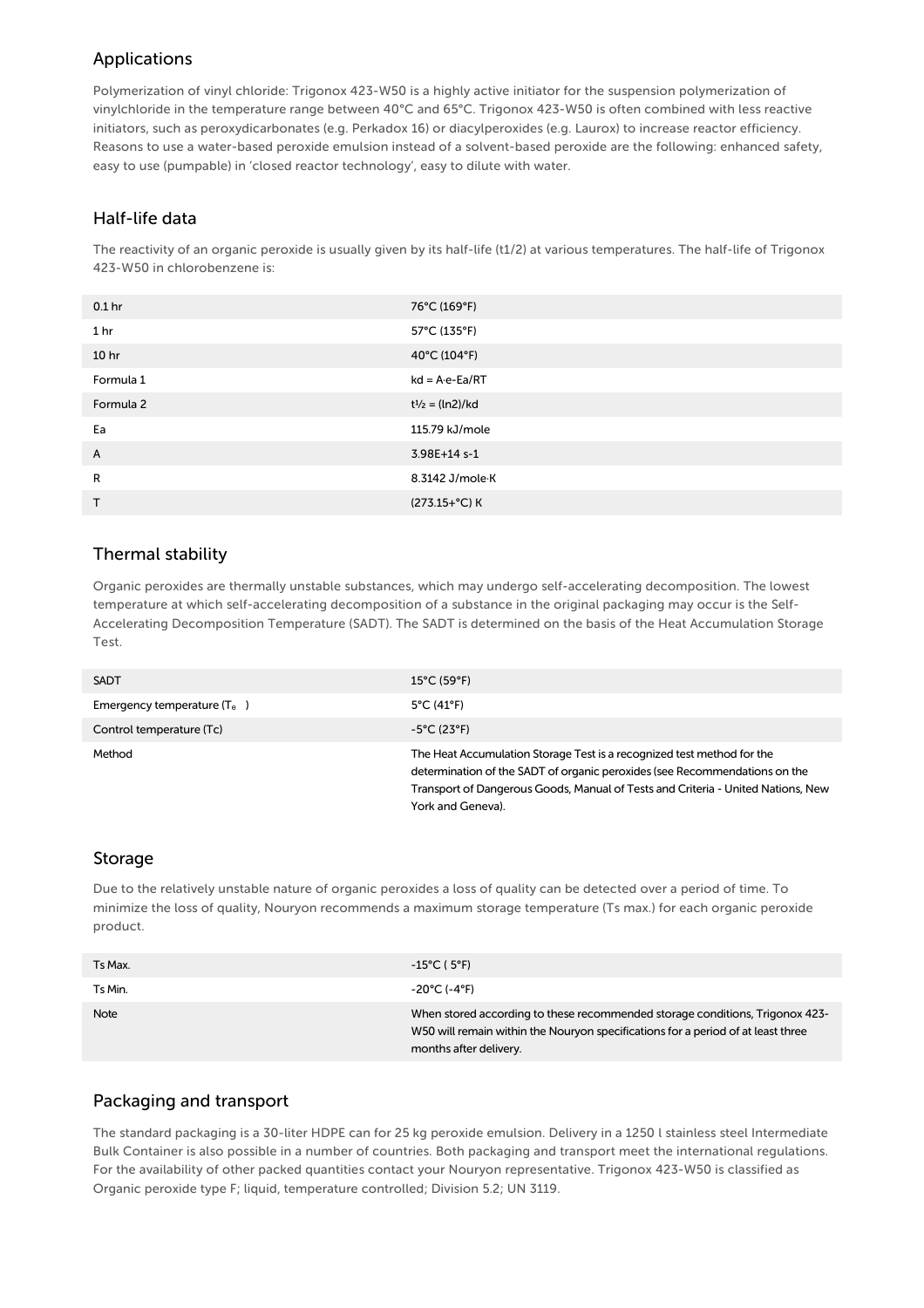# Safety and handling

This product contains a component that is classified as Toxic for Reproduction, Category 2 under the Globally Harmonized System of Classification and Labelling of Chemicals (GHS). Nouryon ensures that it consistently manages hazardous substances to ensure safe use. To that end, a full risk assessment of this product has been conducted under Nouryon's Priority Substance Program and safe use has been demonstrated throughout the supply chain. Keep containers tightly closed. Store and handle Trigonox 423-W50 in a dry well-ventilated place away from sources of heat or ignition and direct sunlight. Never weigh out in the storage room. Avoid contact with reducing agents (e.g. amines), acids, alkalis and heavy metal compounds (e.g. accelerators, driers and metal soaps). Please refer to the Material Safety Data Sheet (MSDS) and extended SDS (eSDS) for further information on the safe storage, use and handling of Trigonox 423-W50. This information should be thoroughly reviewed prior to acceptance of this product. The MSDS is available at nouryon.com/sds-search.

# Major decomposition products

Carbon dioxide, 2,2-Dimethylpropane, 2,4,4-Trimethyl-2-pentanol, Isomers of iso-octane